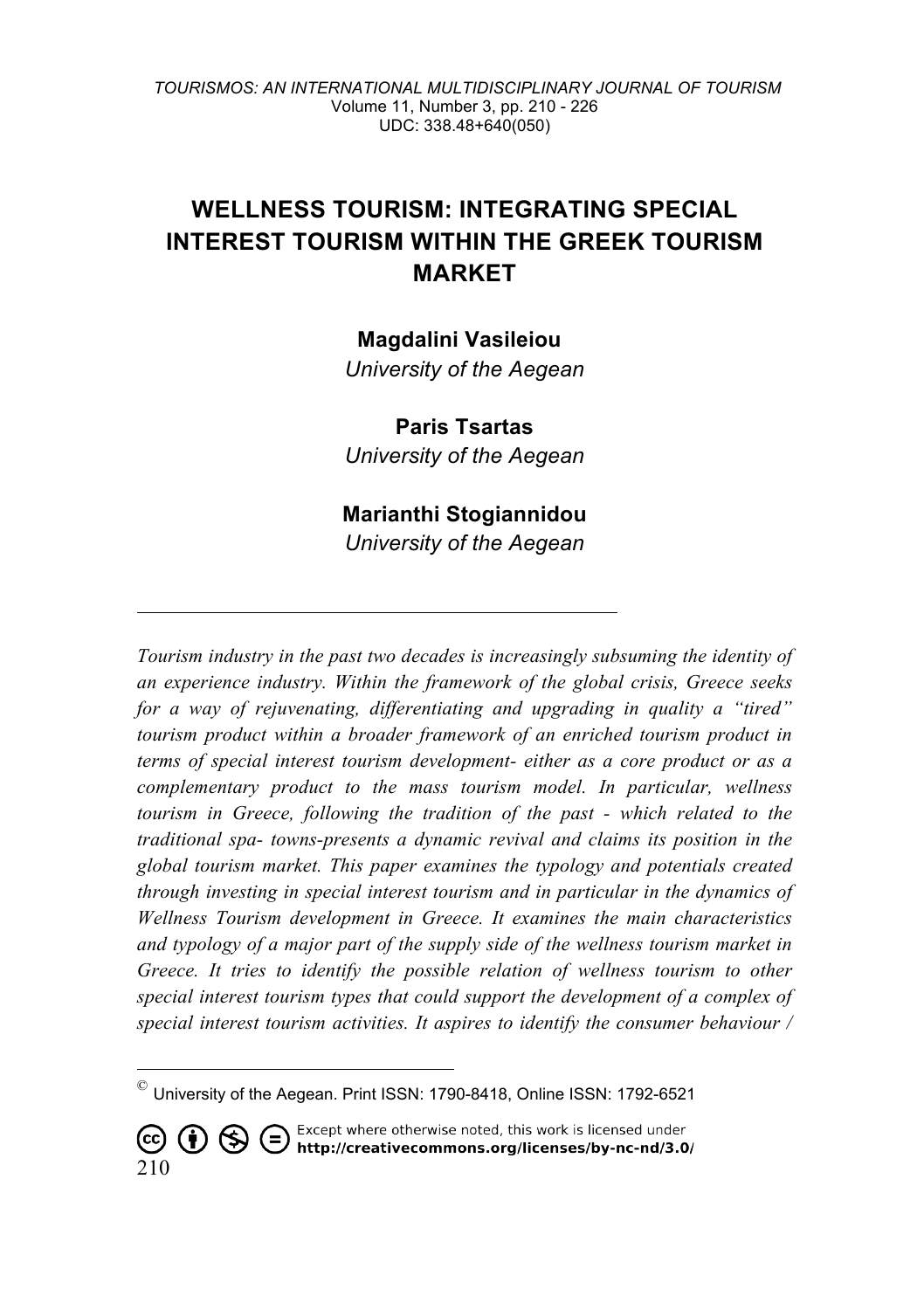*motives of the tourists visiting wellness hotels in Greece in order to relate them with the need to invest in rising markets and new ways of wellness tourism marketing management and finally, presents some of the most important problems the Greek wellness tourism market encounters that must be addressed in order to escape form the crisis vortex.*

**Keywords**: *special interest tourism, wellness, wellness tourists' typology, wellness tourism product typology, motivation*

### **INTRODUCTION**

Greece, a traditional sea and sun destination, mainly dependent on mass tourism development became significantly vulnerable against the global tourism market crisis in the last 5 years. In 2012, Greece held 2,9 % of the European Market and 1.5 % of the Global one, with 15,5 mil. tourists visiting Greek destinations resulting in 10 bil. euros in tourism receipts. The crisis vortex has influenced the competitive advantages of Greece positioning it in the  $17<sup>th</sup>$  place in Global arrivals' classification and  $23<sup>rd</sup>$  in terms of receipts (losing almost 6 positions since 2000) (SETE, 2013). In addition to that, the problem of seasonality is persistent (56% of arrivals concentrated in July-September period) enhancing the pressure upon resources and raising cumulative carrying capacity and sustainability issues (as far as local economies, societies, the environment and culture are concerned).

Under such stagnating circumstances, Greece seeks for a way of rejuvenating, differentiating and upgrading in quality a "tired" tourism product with considerably strong competitors. Sustainability issues rise not only because the previous model in economy terms is failing, but also because the demand side of the market is increasingly seeking to be persuaded about the sustainable character of the development in visited destinations, focusing in special interest tourism in a way that travel industry can "subsume" the identity of an experience industry (Opaschowski, 2001 as found in Trauer, 2006:183).

More tourists seek for an optimal experience within the time constraints of their holidays (Trauer, 2006) that will offer material and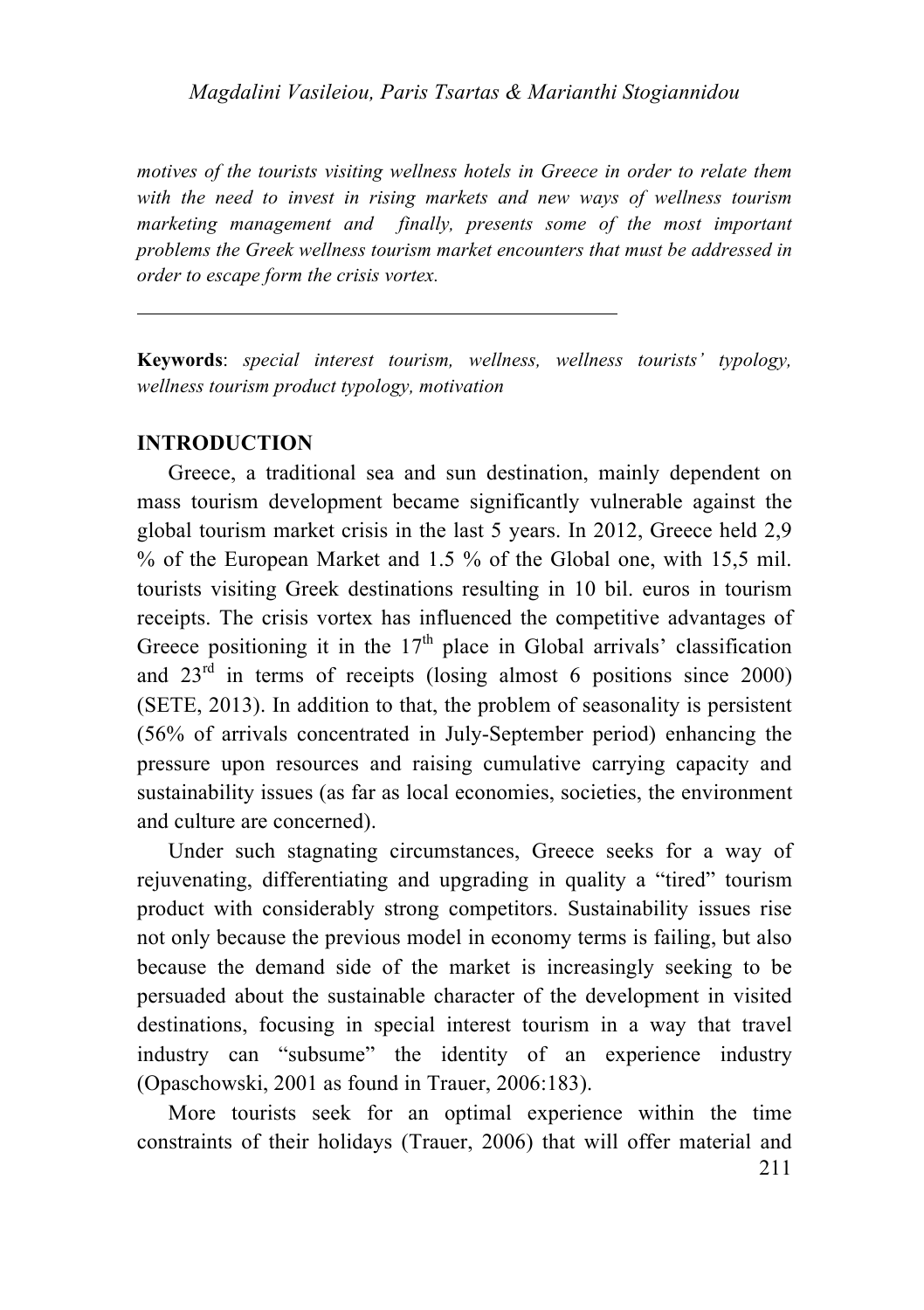immaterial qualities as well as emotional stimuli. The modern, multimotivated, experienced and better informed tourist (Tsartas, 1996) is trying to satisfy increasing and multiple needs during the travel experience relating more and more to the Special Interest Tourism (SIT) phenomenon within a broader "sustainability" and "responsible /ethical tourism" framework (Vasileiou and Tsartas, 2009)

### **LITERATURE REVIEW**

### *Special Interest Tourism (SIT)*

WTO in 1985 has defined SIT as "the provision of customised leisure and recreational experiences driven by the specific interest of individuals and groups". Additionally, it is derived that SIT can be distinguished by the existence of a special and dominating motive/interest (or group of motives) - as far as demand side is concerned - and by the development of special infrastructure at a destination - as far as the supply side is concerned. Finally, SIT is often considered as active tourism during which a person engages in a cultural, artisanal or leisure activity or sport in order to develop his/ her personality (WTO, 1985, Kokkosis and Tsartas, 2001).

SIT, due to its nature -whether it is seen as an alternative to saturated mass tourism development strategies (Farsari and Sotiriades, 2012), or as a special product driven from special motives and resources- it can fundamentally be connected to sustainability issues, serving long term tourism planning and respecting carrying capacity, mostly because it can develop in human scale, in accordance to the environmental and social structure.

### *Wellness Tourism (WT)*

WT is considered to be the sum of all relationships and phenomena resulting a journey and residence of people whose main motive is to preserve and promote their physical, mental and psychological health and their social prosperity. They stay in a specialised resort which provides the appropriate know-how and individual care. In addition they require a comprehensive service package comprising physical fitness, beauty care,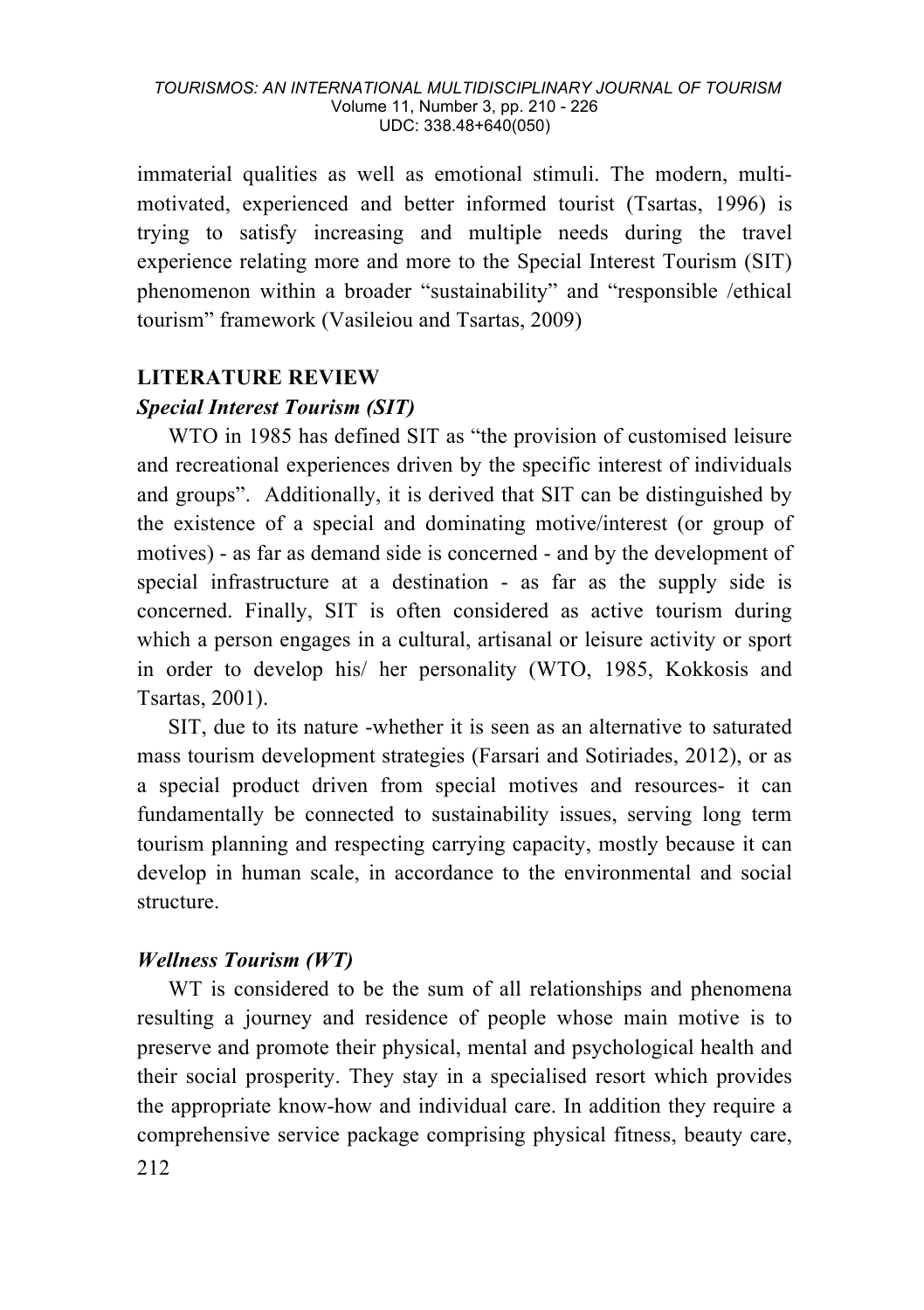healthy nutrition, relaxation, meditation and mental activity/ education and environmental sensitivity and social contacts (Mueller & Kaufmann, 2001). WT is considered to be a part of a more active lifestyle. The nature of demand for WT/spa tourism is changing as important social factors are changing, with worsening living conditions in polluted metropolitan areas, unhealthy life styles, increasing stress and ageing of the earth's population, but also increasing awareness on ecology, life and health improvement (Kaspar, 1990).

The wellness industry encompasses everything from spa, food and nutrition, complementary and alternative medicine, to active-aging, and fitness, to workplace wellness, medical and wellness tourism (WTW, 2013)

The global spa/ WT industry has increased exponentially in both volume and value, corresponding with the upward trend for health and wellness products in the last 20 years (ISPA 2012, Global Spa Summit, 2009). This is over time thoroughly confirmed by the fact that modern tourists tend to highly prioritise the need for wellness/ spa/ health treatments. Eurobarometer survey (2013, p. 6) states that 12% of the European travellers define wellness/ health treatments as a main reason for travelling. Despite the spike in demand, the industry remains highly fragmented (Mintel, 2007) with a plethora of products claiming the ultimate wellness experience within a confusing array of brands, treatments and formats it expands towards two directions: a)investing in luxurious facilities and treatments to attract the elite of the tourist market. b) investing in a new breed of discount spas, spa resorts, signature spas and spa chains are offering treatments at comparatively lower prices in order to attract middle or lower class tourists or younger ones (teenagers etc.) The latest trends in the international WT market indicate that WT organisations are seeking and testing new distribution channels (i.e. through intermediaries such as specialised tour operators, specialised webpages/ portals, consortia or voluntary chains etc.) in order to achieve lower cost, better and quicker access to the target market, increased sales, reduction of the business risk (ISPA, 2011, SETE, 2012, Cohen and Bodecker, 2008).In some cases though, many tourism destinations and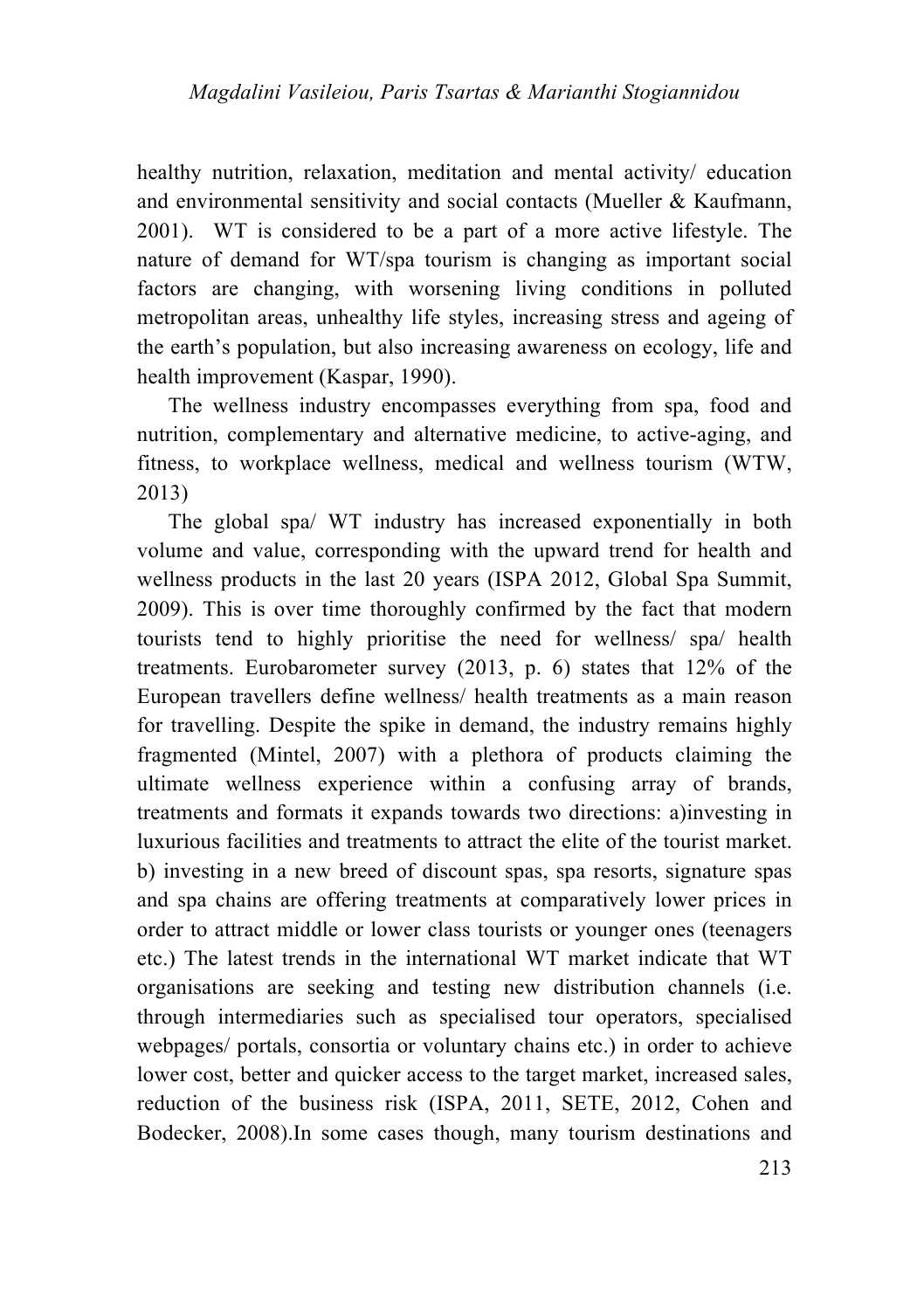companies choose the direct delivery of their products in order to have a more effective overall control over their product with minimised cost.

Due to its nature the WT market can relate to mass tourism or SIT development, either as a new high quality product that will act complimentarily to the core products or as a core product, especially in destinations such as traditional spa towns.

### **METHODOLOGY**

The paper presents results of a doctoral thesis' research, focusing in Special Interest Tourism and in particular in the Greek Wellness Tourism Market. It aims: i) To identify the main characteristics and typology of a major part of the supply side of the Wellness tourism market in Greece. In particular, it examines the strategies of 4\* and 5\* hotels in Greece in terms of a) structuring the offered wellness tourism product, b) relating it with other special interest tourism or mass tourism activities/ markets. ii) To identify the possible relation of wellness tourism to other special interest tourism types that could support the development of a complex of special interest tourism activities for an enriched and competitive tourism product. iii) To identify the consumer behaviour / motives of the tourists visiting wellness hotels in Greece in order to relate them with the need to invest in rising markets and new ways of wellness tourism marketing management. iv)To present some of the most important problems the Greek wellness tourism market encounters that must be addressed in order to escape form the crisis vortex and minimize its effects, re-inventing its competitive advantage, away from its stagnating stage.

Because of the topic of wellness being complex, multidisciplinary and new for tourism, the study (part of a PhD research) is a combination of three types of research. It is descriptive, causal (explanatory) and at a degree it is an exploratory (and rather evaluative) one (Veal, 2006:3, 36- 37). The triangulation (interdisciplinary) methodology is being used as convergent validation was necessary in order for the "criterion of validity to be met" and there is integrity as far as the drawn inferences are concerned (Schwandt, 1997, p.163), avoiding any personal or methodological biases and enhancing study generalizability (Decrop, 1999).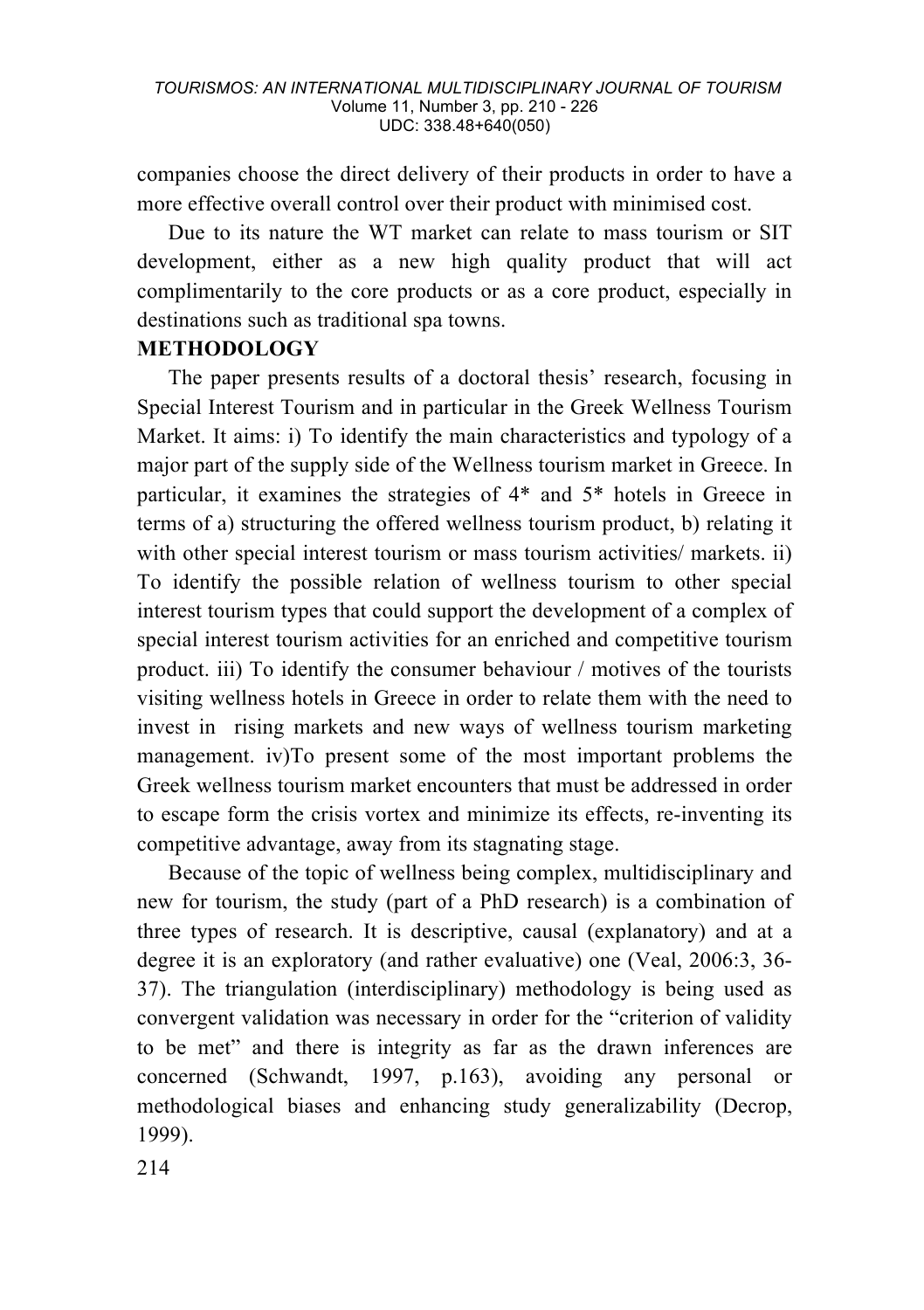Quantitative research was used to quantify aspects of social life and to describe phenomena through statistically processed data. It can provide tools for measurement, causality between variables and phenomena, generalisation, and in some cases replication of findings (Veal, 2006:22- 27, Schwandt, 1997:129-131). It is also important to use a methodology that will allow the researcher to describe the social phenomena by forming ontologies and relationships between them. The tools for this can be supplied by qualitative research.

The tools (qualitative and quantitative) selected include a) interviews with 14 key informants b) a structured questionnaire for 72 wellness hotel (4\*-5\*) managers from several destinations in Greece and c) a structured questionnaire for the 369 wellness tourists visiting 4\*-5\* wellness resorts. The research took place in 2008-2009 in traditional destinations such as Macedonia (Chalkidiki and Thessaloniki), Crete, Dodekanese, Cyclades, Lefkas, Athens and Central Greece, where 66% of the hotel supply is concentrated.

The SPSS (IBM statistical package) was used to analyse the data gathered from the cluster of the surveys, descriptive and statistical analysis was established, in particular univariate (means, percentages), bivariate (chi-square) and multivariate (factor) analysis. The NVIVO software was used in order to form a synoptic picture of the key informants' statements.

### **RESULTS**

| Table 1. Wellness Tourism Product Typology in 4*-5*WT Greek resorts |                                          |  |  |
|---------------------------------------------------------------------|------------------------------------------|--|--|
| WT Services offered                                                 | 10%<br>at an exclusively WT resort       |  |  |
| Mainly as a complimentary product to mass                           | as part of a mass tourism package<br>50% |  |  |
| tourism or SIT packages.                                            | 40%<br>complimentary to other SIT        |  |  |
|                                                                     | services                                 |  |  |
| <b>Offered WT Services (% of hotels)</b>                            | 25%<br>Aesthetic<br>90%                  |  |  |
| Resorts invest mainly in aesthetic pampering,                       | Thalassotherapy<br>pampering             |  |  |
| hydrotherapy, sport and massage facilities                          | Healthy diet<br>67%<br>17%               |  |  |
| following the most popular trends in the                            | Clima-<br>Hydrotherapy<br>14%            |  |  |
| international market- (already tested SIT                           | 65%<br>therapy<br>Day spa                |  |  |
| trends) (Global Spa Summit, 2009).                                  | 10%<br>Medical<br>treatments             |  |  |

*Wellness Tourism Product typology (as seen from the supply side)*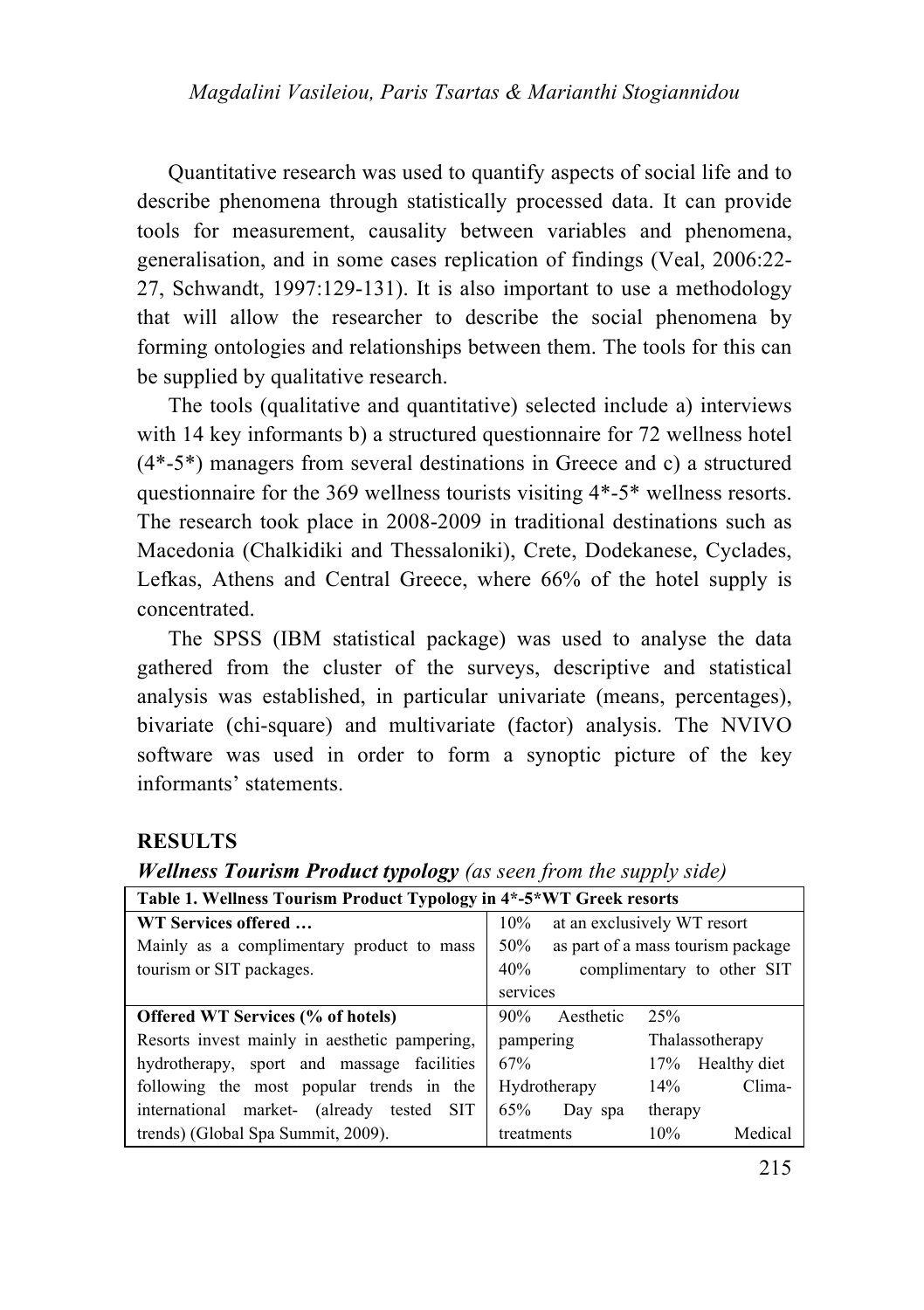| As far as the SIT is concerned the fact that       | 64%<br><b>Sports</b>    | Services                       |
|----------------------------------------------------|-------------------------|--------------------------------|
| alternative treatments are gaining ground,         | activities              | 6%<br>Preventive               |
| improves the notion that the supply side is        | 39%<br>Massage          | care                           |
| "responding" to the expansion of special           | 31%                     | 4%<br>Balneary                 |
| interest focused in experiences' market.           | Alternative             | Center                         |
| In general resorts invest in responding in         | treatments              |                                |
| dominating and rising trends/ services which       |                         |                                |
| relate to a plethora of SIT activities             |                         |                                |
| <b>Offered SIT Services</b>                        | 18, 2%<br>Cultural      | 18,2%<br><b>Sports</b>         |
| The offered SIT services correspond firstly to     | tourism                 | Tourism                        |
| traditional / recognised resources (such as        | $0.6\%$<br>Eco-         | 1,3%                           |
| Culture, Nature, Sports and Religion) with         | Tourism                 | Agrotourism                    |
| which Greece has an established image/ brand       | 11,3%                   | Mountain<br>1,3%               |
| in the tourism market, and secondly to rising      | Trekking                | tourism                        |
| trends<br>(such)<br>Conference,<br>Business.<br>as | 21,4%                   | 5.3%                           |
| Adventure Tourism)                                 | Conference              | AdventureTourism               |
|                                                    | Tourism                 | 1.3%<br>Casino                 |
|                                                    | 13,2%                   | Tourism<br>3,8%                |
|                                                    | Religious               | <b>Business Tourism</b>        |
|                                                    | Tourism                 |                                |
| <b>Hotel Strategies relating to SIT</b>            | No collaboration<br>39% |                                |
| Collaboration<br>with<br>other<br><b>SIT</b>       | 42%                     | Collaboration with other SIT   |
| organisations                                      | specialized companies   |                                |
| The findings prove the fact that SIT can           | 19%                     | Collaboration with specialized |
| encourage the creation of networks<br>and          | local authorities       |                                |
| clustering, engaging maximum number of             |                         |                                |
| stakeholders in a common goal, a fact that is      |                         |                                |
| one of the basic principles of sustainability,     |                         |                                |
| diffusing profits in the local community           |                         |                                |
| Source: Author's fieldwork                         |                         |                                |

Resorts offering WT services in Greece follow the international trends with a certain delay (in order to safely recognize an established international dynamic). Out of 144 4\*-5\* wellness resorts (Hellenic Hotel Chamber, 2007), 72 (46% 4 $*$  and 54% 5 $*$ ) agreed to participate in the survey, answering close-ended questionnaires. Table 1 above presents in summary the most important findings (as frequencies).

## 216 *Wellness Tourists' Typology a) Demographics- Consumer behaviour*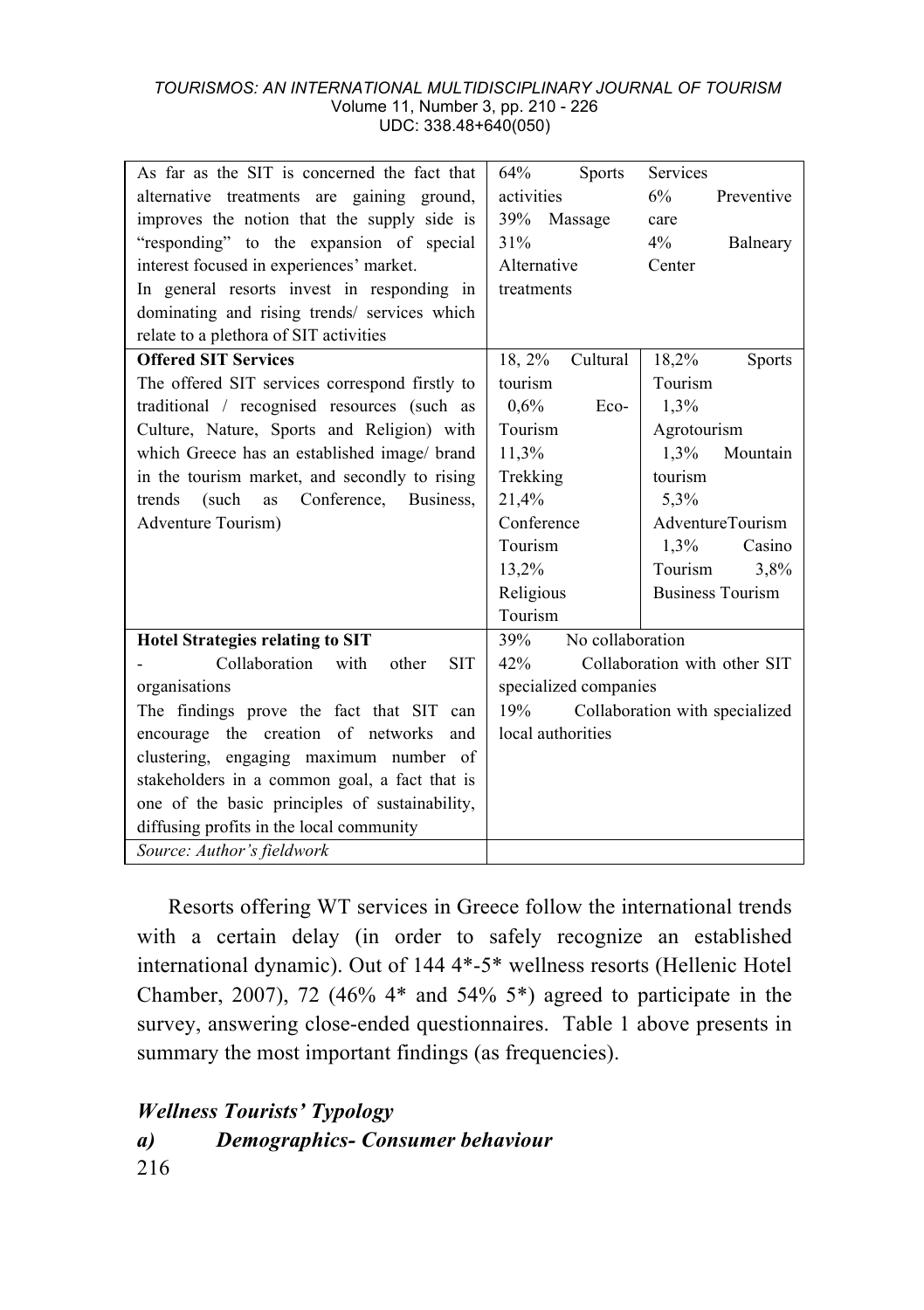The demographic profile and the consumer behaviour profile of the wellness tourists in Greek resorts follow the international market. In particular, it addresses mainly to middle aged people of higher education and economic status. The dynamics of the market focus in new younger age groups seeking signature treatments and new experiences as well (Smith and Puczko, 2008). In general, a complex enriched experience is sought with a personal seal to the chosen services. But they still remain a fragile market, a fact enhanced by the global economic crises: according to Eurobarometer (2011) 27% of European travellers state that the first group of activities they would reduce most to save money would relate to beauty/ wellness treatments. Table 2 provides a summary of the basic Demographic and Tourists' consumer behaviour characteristics.

For reasons regarding the triangulation of results and ensuring the interdisciplinary approach to the research findings, it was considered as fundamental to perform the qualitative research including academics- key informants relating to various disciplines of tourism and coming from several academic institutions of Greece (Universities and Technological institutions). These academics were specialists in the anthropology of tourism, tourism development, tourism marketing, tourism economics, new technologies, tourism geography and law.

The key informants participating in the qualitative research were individuals who had in-depth knowledge and experience in matters related to the development of special interest tourism, wellness tourism, sustainable tourism development, tourism research and education, the characteristics of tourism supply and demand and the trends at international and national level.

The key informants fully met the research process validity criteria (Schwandt, 1997: 78) as they have specific characteristics such as:

They have a special relationship with the issues involved,

They have specialized knowledge (at doctorate level) through their studies which they can present eloquently and clearly

They belong to the category of "Shapers" regarding structures associated with the issues of the research, each one from their own perspective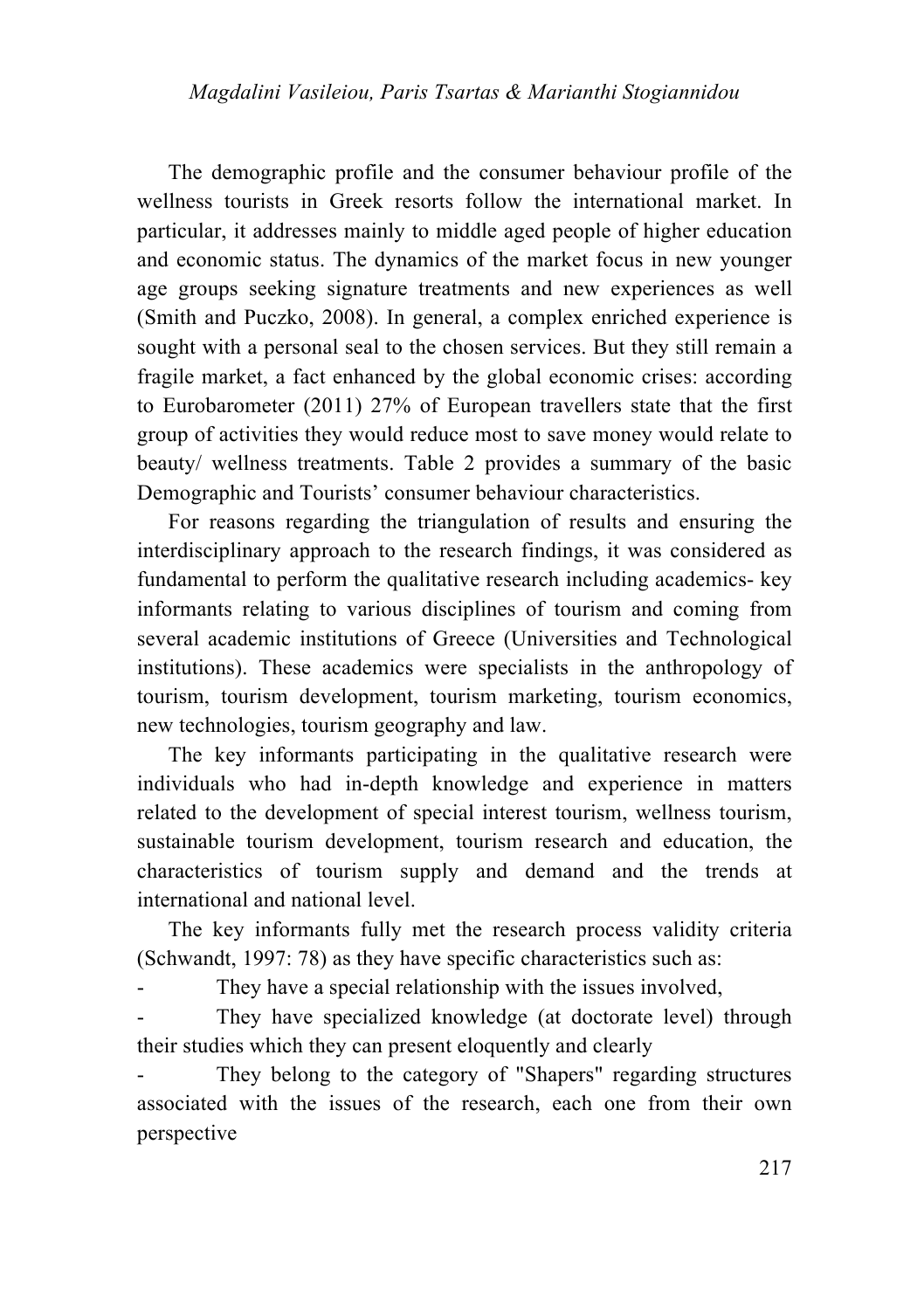They have a unique perspective on social activities in tourism They can serve as guides in search of characteristics examined and structures / correlations developed

They are confident and trusted advisors

Based upon the statements derived from the interviews with the key informants, diagram (1) (produced with the help of software NVIVO QSR INTERNATIONAL, v.10) presents the characteristics of the wellness tourist behaviour as perceived by the key informants.

In general, according to key informants, the behaviour of wellness tourists is demanding and is characterised by the use of a wide spectrum of SIT and WT services/ products, with high levels of consumption. They are experienced tourists with special motivation, though sometimes they can present package-tourism behaviour.

**Table 2. Demographic profile and consumer behaviour of wellness tourists in Greek 4\*& 5\* hotels**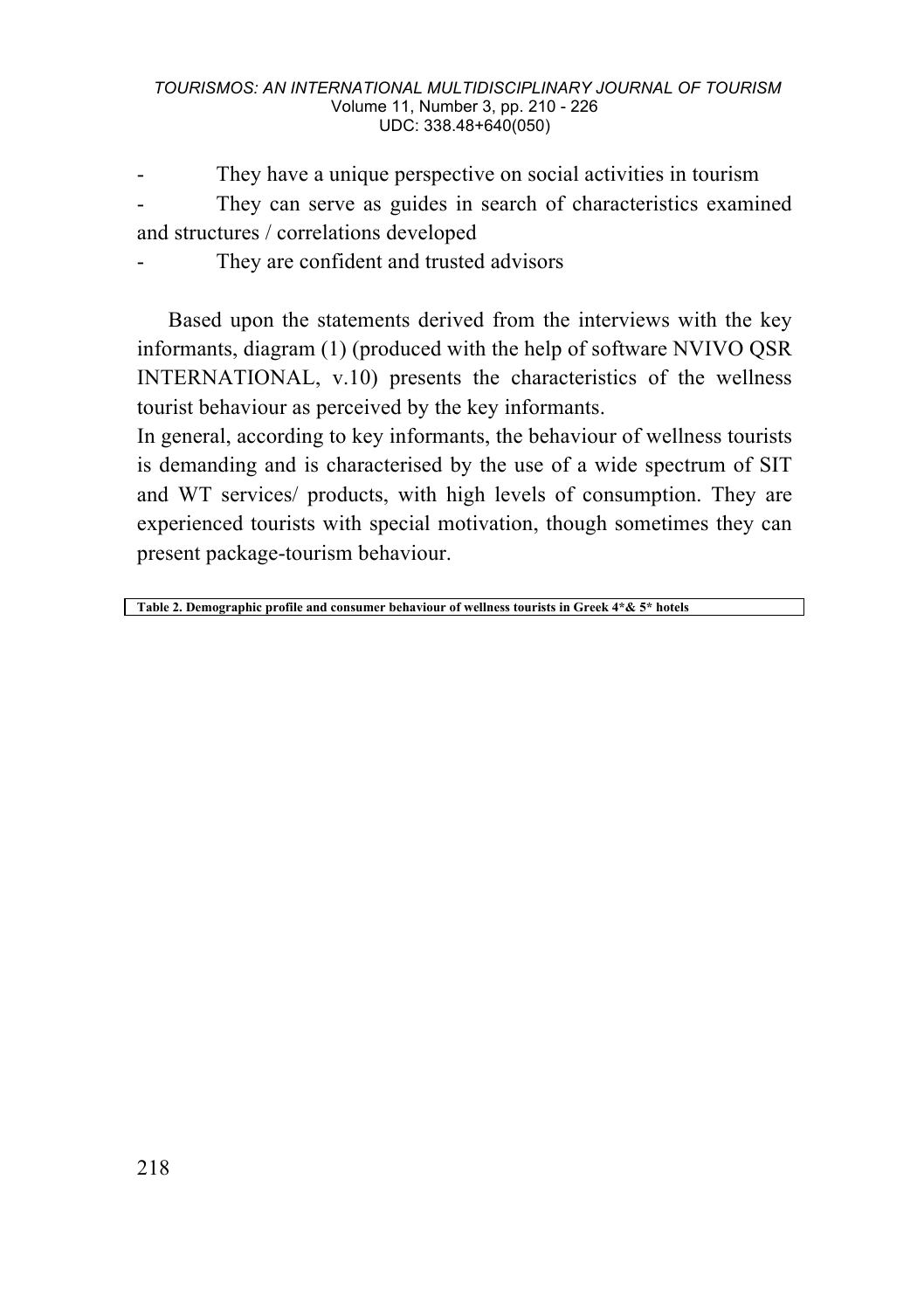| Characteristic<br>(sample:<br>369 tourists) | $\frac{0}{0}$         | <b>Consumer Behaviour</b>               |                              |
|---------------------------------------------|-----------------------|-----------------------------------------|------------------------------|
| <b>Sex</b>                                  |                       | <b>Duration of vacations</b>            | 45,3% stay 8-14 days         |
| Male                                        | 32                    |                                         | 36,3% stay one week          |
| Female                                      | 68                    |                                         |                              |
| Age                                         |                       | Frequency of visiting                   | 37% have 3-6 visits/year     |
| 18-24                                       | 6,2 21,7              | wellness facilities in                  |                              |
| 25-34                                       | 24,7                  | everyday life                           |                              |
| 35-44                                       | 26,6                  |                                         | 24% prefer hotels and        |
| $45 - 54$                                   | 15,4                  |                                         | specialized<br>23%<br>spa    |
| 55-64                                       | 4.6                   | <b>Types</b><br>facilities<br>of        | centres                      |
| 65-74                                       | 0.8                   | visited                                 |                              |
| 75 and over                                 |                       |                                         |                              |
| <b>Country of Origin</b>                    |                       | wellness<br><b>Services</b>             | 18% seeks<br>ways<br>for     |
| Greek tourists                              | 33                    | tourist choose during                   | relaxation                   |
| <b>International Tourists</b>               | 67                    | vacations                               |                              |
| <b>Great Britain</b>                        | 7.6                   |                                         | Aesthetic<br>pampering       |
| U.S.A.                                      | 2.7                   |                                         | appears to be among the      |
| France                                      | 3,8                   |                                         | most popular services        |
| Switzerland                                 | 1,9                   |                                         | (85%)<br>followed<br>by      |
| Canada                                      | 1.1                   |                                         | Massage (72,9%) and          |
| Slovenia                                    | $\cdot$ 3             |                                         | Hydrotherapy (68%)           |
| Germany                                     | 16,8                  |                                         | Alternative<br>treatments    |
| Italy                                       | 5.1                   |                                         | have a dynamic (27,8%)       |
| Russia                                      | 10,8                  |                                         |                              |
| Spain                                       | $\boldsymbol{\delta}$ |                                         |                              |
| Netherlands                                 | 8.9                   |                                         |                              |
| Belgium                                     | 1,4                   |                                         |                              |
| Boulgaria                                   | $\cdot$ 3             |                                         |                              |
| Other                                       | 5.4                   |                                         |                              |
| <b>Highest Qualification in</b>             |                       | Lovalty<br>wellness<br>to               | 8,5% Would limit the         |
| <b>Education</b>                            |                       | tourism                                 | spectrum of services to      |
| Preliminary school                          | 0,5                   | Reaction to<br>market                   | enjoy and 27,4% would        |
| Junior high school                          | 4,6                   | (price<br>changes                       | try another type of SIT      |
| High school degree                          | 20.1                  | increase)                               | vacations                    |
| College degree                              | 34,4                  |                                         |                              |
| University degree                           | 23,0                  | Loyalty                                 |                              |
| Master's degree                             | 12,7                  |                                         |                              |
| PhD                                         | 4,6                   |                                         | 31% are repeaters            |
|                                             |                       |                                         |                              |
| Occupation                                  |                       | Characteristics of a                    | Organised by a<br>tour       |
| <b>Higher Education Student</b>             | 7,3                   | wellness trip                           | operator $(53,5\%)$<br>and   |
| Unemployed                                  | 0.8                   |                                         | through internet $(27,4\%)$  |
| Full time home care                         | 10,0                  |                                         | 45% Travel with their        |
| Working                                     | 68,6                  |                                         | life partner                 |
| Retired                                     | 13,0                  |                                         | 75% state WT is part of      |
| Other                                       | 0,3                   |                                         | a mass tourism package       |
| Annual Income (in euros)                    |                       | <b>Relation</b><br><b>Special</b><br>to | 81.3%<br>state<br>their      |
| Up to 5.000                                 | 6,8                   | <b>Interest</b><br>Tourism              | vacations combine other      |
| 5.001 -10.000                               | 5,7                   | <b>Activities</b>                       | SIT activities               |
| 10.001-20.000                               | 15,2                  |                                         | Tourists state that they     |
| $20.001 - 30.000$                           | 23,3                  |                                         | combine<br>with<br><b>WT</b> |
| 30.001-40.000                               | 19,5                  |                                         | cultural tourism (26%)       |
| 40.001-50.000                               | 10,6                  |                                         | and sea tourism $(19,2\%)$   |
| 50.001-60.000                               | 9,8<br>9.2            |                                         |                              |
| 60.001 and more                             |                       |                                         |                              |
| Source: Author's fieldwork                  |                       |                                         |                              |

219 **Diagram 1.** The characteristics of the wellness tourist consumer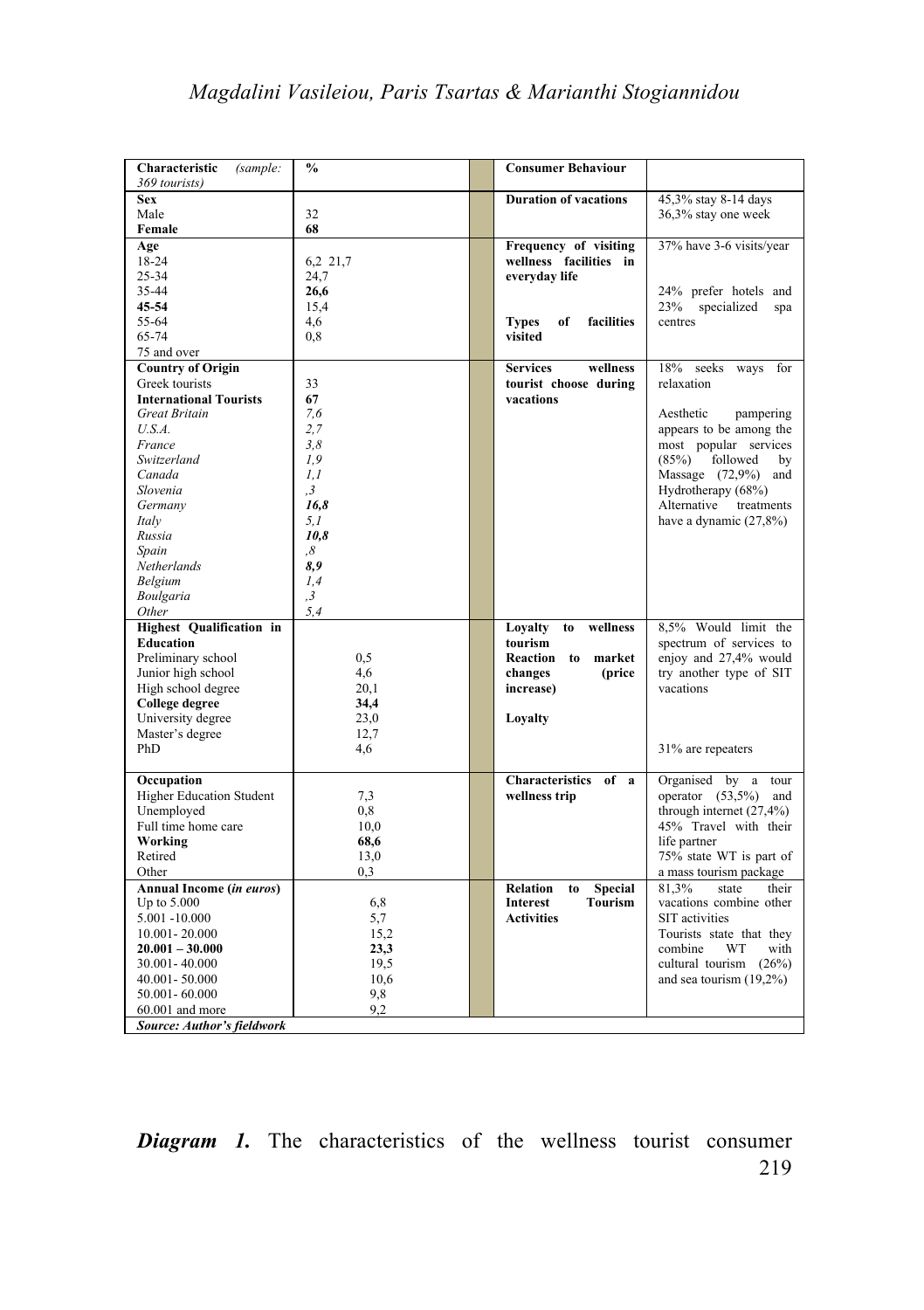

*Source: Author's fieldwork*

### *b) Motivation*

220 Literature review (Mintel report, 2007, ISPA, 2009, Weiler and Hall, ed., 1992 etc.,), pilot survey and key informants' research lead to the development of 14 motivating items. Factor Analysis (principal component analysis) was used for grouping these items in factors according to the importance attributed by the tourists to statements relating to motivational issues. The Kaiser-Meyer-Oklin (KMO) test resulted in a value of 0,764 confirming the sampling adequacy (Mooi and Sarstedt, 2011) and the Bartlett's test of sphericity resulted in 0,000 confirming that the variables were related and the factor analysis was suitable for detection (Mooi and Sarstedt, 2011). In addition, the reliability analysis through Cronbach's Alpha (C.A.) coefficient resulted in 0,700, confirming the overall internal consistency of tested items. All factor loadings scores were higher than 0,5 indicating a good correlation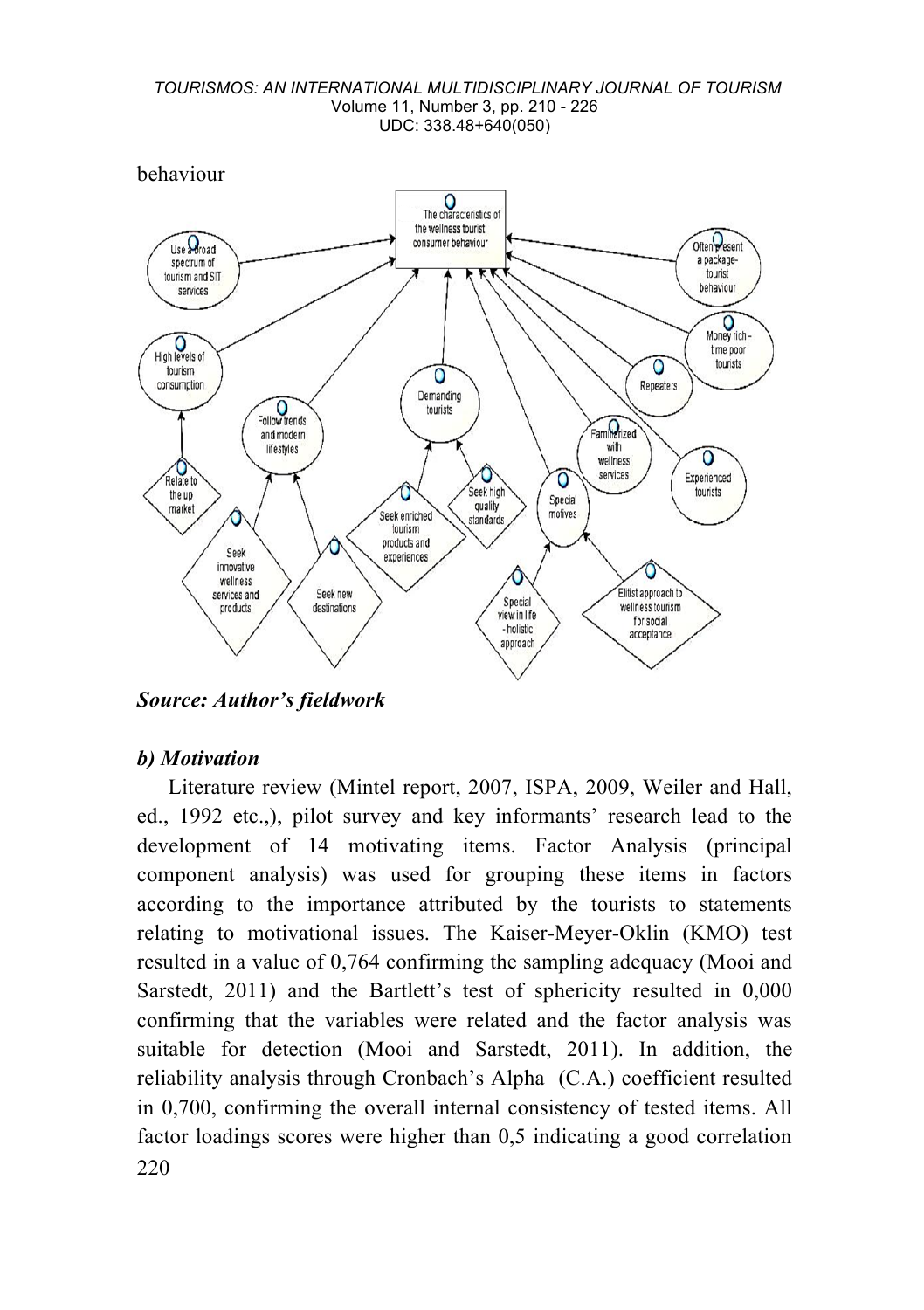between items and the factor group to which they belong (Mooi and Sarstedt, 2011). Table 3 provides a synoptic image of the major 3 Factors determining the motivation of wellness tourists in Greece, following the analysis of Maslow (1970), Crompton (1979) and Iso-Ahola (1980) on peoples' needs, and the trend that consumer visits to spas usually incorporate one of the following drivers: a)Indulgence (pleasure, fun, appealing to the senses), b) Escape (i.e. relief from the pressures of social life), c) Work (individual work related to self-improvement, i.e. physical, mental, and emotional) (Smith and Puczko, 2008). In addition the findings present one more factor relating to the need of the spa visitors to be accepted by their social peers, following the trends in order to acquire an improved social status.

| Table 3. Factor analysis results with Varimax Rotation-Wellness Tourists' Motives |              |              |       |
|-----------------------------------------------------------------------------------|--------------|--------------|-------|
| <b>Factors/Components</b>                                                         | $\mathbf{1}$ | $\mathbf{2}$ | 3     |
| Need to be accepted -                                                             |              |              |       |
| Communitas-<br>Following                                                          | 0,825        |              |       |
| trends                                                                            | 0.761        |              |       |
| Following trends                                                                  | 0,742        |              |       |
| Improves social image and                                                         | 0,667        |              |       |
| status                                                                            | 0,556        |              |       |
| Social peers (friends etc.)                                                       |              |              |       |
| choose wellness tourism                                                           |              |              |       |
| Interesting                                                                       |              |              |       |
| advertising                                                                       |              |              |       |
| Improving                                                                         |              |              |       |
| appearance                                                                        |              |              |       |
| Need to Actively Improve                                                          |              |              |       |
| <b>Quality of life</b>                                                            |              | 0,733        |       |
| Helps<br>Improving<br>one's                                                       |              | 0,696        |       |
| health                                                                            |              |              |       |
| The quest for wellness                                                            |              | 0,650        |       |
| the<br>services<br>is<br>most                                                     |              |              |       |
| important motive travelling                                                       |              | 0,646        |       |
| WT Provides an optimistic                                                         |              | 0,635        |       |
| aspect of life                                                                    |              |              |       |
| WT provides<br>with<br>the                                                        |              | 0,525        |       |
| necessary knowledge<br>for                                                        |              |              |       |
| being most responsible and                                                        |              |              |       |
| effective                                                                         |              |              |       |
| Wellness is a Continuous,                                                         |              |              |       |
| every day effort for a better                                                     |              |              |       |
| quality of life                                                                   |              |              |       |
| WT helps acquiring balance                                                        |              |              |       |
| for<br>Need<br>Escape-                                                            |              |              |       |
| <b>Relaxation-</b><br>Indulgence                                                  |              |              | 0,725 |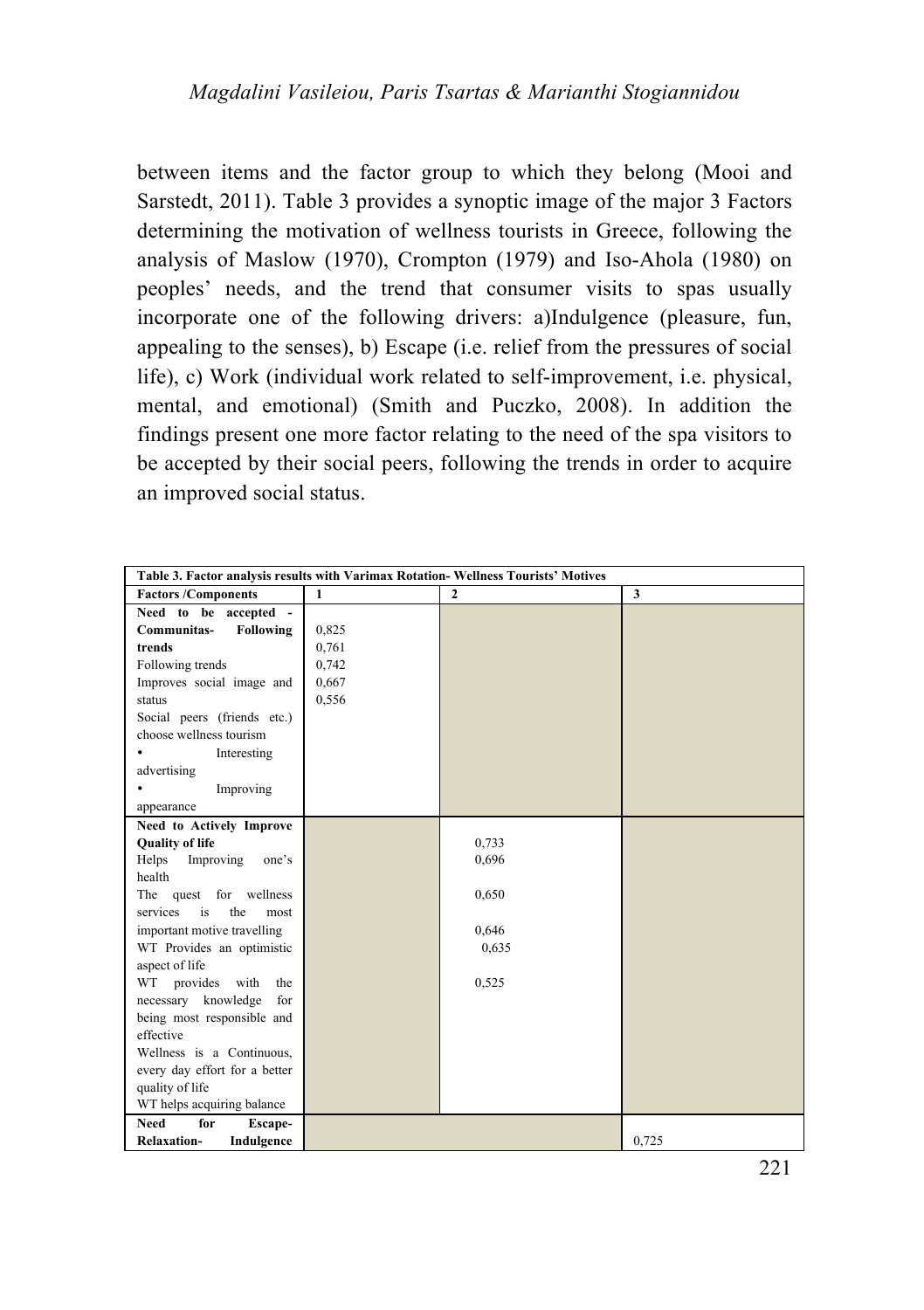| (Self-reward)                |            |           |           |
|------------------------------|------------|-----------|-----------|
| WT is a indulging, pleasant  |            |           | 0,717     |
| break from a pressuring      |            |           | 0,658     |
|                              |            |           |           |
| everyday life                |            |           |           |
| from<br>Escape<br>monotonus  |            |           |           |
| reality                      |            |           |           |
| WT provides calmness and     |            |           |           |
| depressurization             |            |           |           |
| $KMO=0,764$ (p=0.000)        |            |           |           |
| Eigenvalues (>1)             | 3,058      | 2,683     | 1,518     |
| % of common variance         | 19,759     | 19,034    | 13,058    |
|                              |            |           |           |
|                              |            |           |           |
| % of cumulative variance     |            | 38,793    | 51,851    |
| $= 51,851\%$                 | 19,759     | C.A.0.739 | C.A.0,572 |
| Cronbach's Alpha (C.A.)      | C.A. 0,771 |           |           |
| coefficient (for all factors |            |           |           |
| C.A.: 0,700                  |            |           |           |
| Method:<br>(Extraction       |            |           |           |
| Principal<br>Component       |            |           |           |
| Analysis.                    |            |           |           |
| Rotation Method: Varimax     |            |           |           |
| with Kaiser Normalization.)  |            |           |           |
| Source: Author's fieldwork   |            |           |           |

### *Major Problems of the Greek Wellness Tourism Market*

According to the managers' responses the major problems harrying the Greek wellness tourism market mainly relate to the insufficient promotion of the central and local authorities (72% referred to that) as a result of poor planning and developing central tourism policy. In addition half of them recognise that the infrastructure is not adequate for extended visits of wellness tourists in terms of being able to earn the title of a "wellness tourism destination" with high qualifications. Although important investments have taken place in several facilities, this cannot be said for destinations as a whole. The legal framework in terms of defining the product and bureaucratic issues is an important impediment (30%) to a smooth operation and investment attraction.

What is interesting is that managers state that wellness tourism in its modern form is difficult to relate to the traditional spa/balneary tourism (8%) even though there are plenty of spa towns and facilities longing to be renovated. This may be explained by the fact that there is an absence of wellness tourism culture in the Greek market. The image prevailing for spa tourism focuses in poor facilities with elder people- a fact that is slowly changing. In addition it may be an indication of how poorly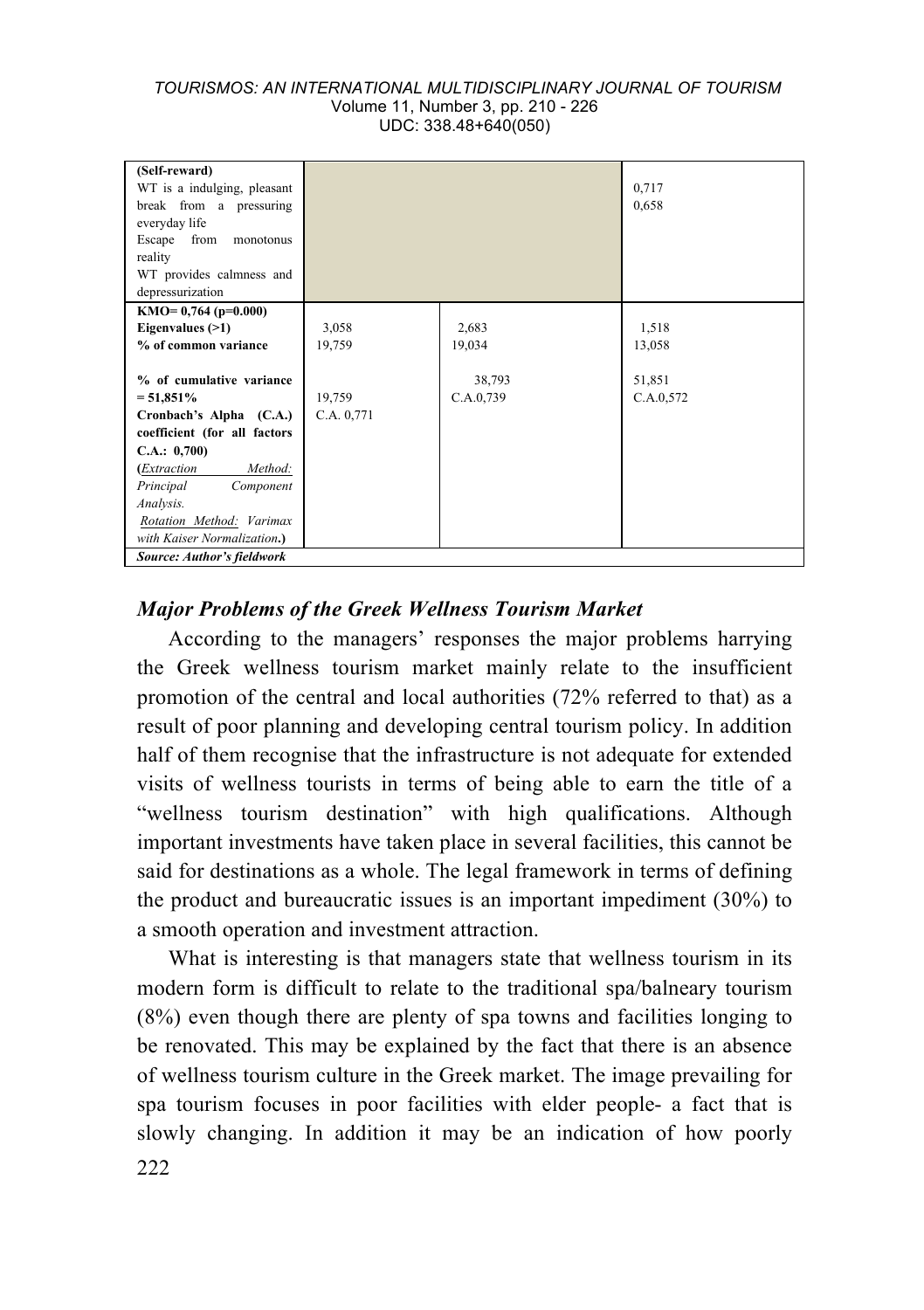managers deal with long term planning in sustainability terms for a more sustainable, complicated, enriched product, while surrendering in mass tourism packages. (Vasileiou and Tsartas, 2013)

### **CONCLUSION AND RECOMMENDATIONS**

In Greece it would be inaccurate to refer to wellness tourism as an autonomous product serving a niche market or to engage in developing niche markets without reforming institutions or social and market structures that serve mass and special interest tourism structures. These structures need to be re-interpreted and re-invented in a way that would serve the special interest tourism and sustainability principles taking "full account of tourism development's current and future economic, social and environmental impacts" (UNEP/WTO, 2005), while addressing the needs of stakeholders.

Greece has a long history in therapeutic tourism (balnearies, spas etc.), with traditional spa towns offering an interesting amalgamation of wellness and healing tourism product, but it cannot be considered as a wellness tourism destination. It is safe to say that it makes its early steps in the introduction stage of the wellness tourism market.

In terms of policies to be adapted, the Greek tourism market should avoid the homogenisation of the wellness tourism product and invest in its enrichment, differentiation and upgrading in order to appeal to the demanding, modern, multi-motivated global tourist with individualised services (brand- signature treatments, revived spa-towns).

Most importantly, the related legal framework should be established and clarified in order to support new investments, secure the quality standards of the Greek wellness tourism product and allow the formation of synergies between stakeholders in a local, national, private and public level.

Wellness tourism provides an excellent excuse/ base for investing in a complex product, either complimentarily to the core mass tourism product (to upgrade and differentiate it) or as a core product depending on the destination's resources. The vast possibilities of combinations (as indicated in the surveys' findings) can ensure a new dynamic for the Greek tourism product, engaging more members of the community (either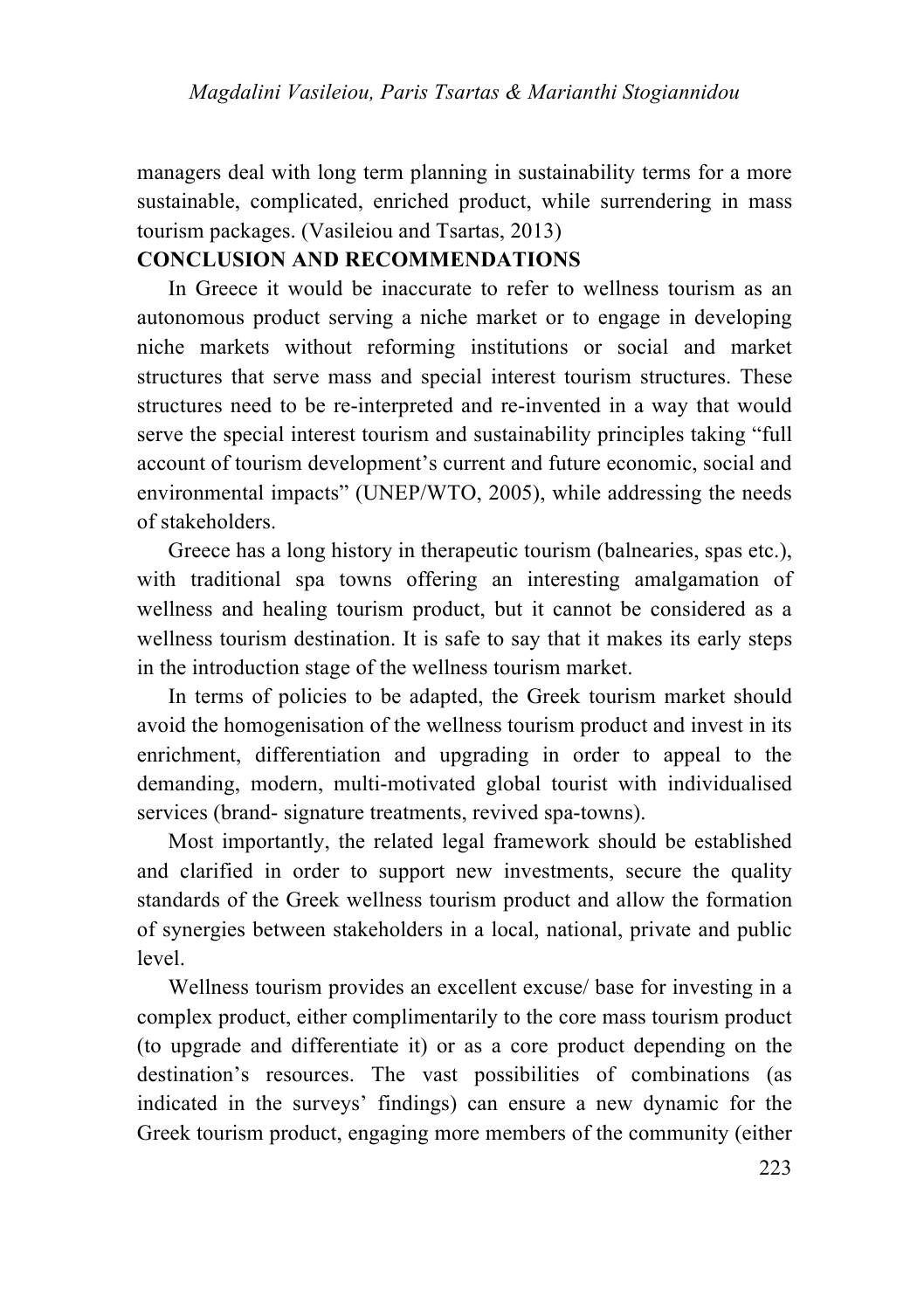as employees or as investors), validating its comparative advantages and transforming them into competitive ones (Vasileiou and Tsartas, 2013).

### **REFERENCES**

Cohen, M. and Bodecker, G. (2008). *Understanding the global spa indust*ry. London: Butterworth – Heinemann

Cooper, C., et al.(2008) (4th ed.). *Tourism: Principles and Practice*. Edinburgh Gate: Pearson Education ltd.

Crompton, J.L., (1979). Motivations for pleasure vacation. *Annals of Tourism Research*. Vol. 6, No.4,pp.408-424.

Decrop, A. (1999). Triangulation in Qualitative tourism research. *Tourism Management*, Vol.20, pp.157-161

Eurobarometer (2013). Survey on the attitudes of Europeans towards tourism. http://ec.europa.eu/public\_opinion/flash/fl\_370\_en.pdf Accessed the 22th of July 2013

Farsari, I. and Soteriadis, M. (2009). *Alternative and special interest tourism*. Athens: Interbooks

Global Spa Summit. 2009. Spa benchmark report http://www.globalwellnesssummit.com/ Accessed the 8h of August 2010

Global Spa Summit. 2011. Wellness Tourism and Medical Tourism: Where do Spas fit?. Research Report http://www.globalwellnesssummit.com/ Accessed the 28th of May2012

Hall, M. and Weiler B. (eds) (1992). *Special Interest Tourism*. New York: Wiley and sons

Iso-Ahola, S. E. (1980). *The Social Psychology of Leisure and Recreation*. Dubuque, IA:W. C. Brown Co. Publishers.

ISPA (International Spa Association). (2012). *Spa Consumer Snapshot Initiative* —Vol.1.

Conducted by PricewaterhouseCoopers LLP.

Kaspar, C. (1990). A new lease on life for spa and health tourism. *Annals of Tourism Research*, Vol.17 No.2, pp. 298-299

Kokkosis, H. and Tsartas, P. (2001). *Sustainable tourism development and the environment*. Athens: Kritiki

Maslow, A. (1970). *A theory of Motivation. N.A.*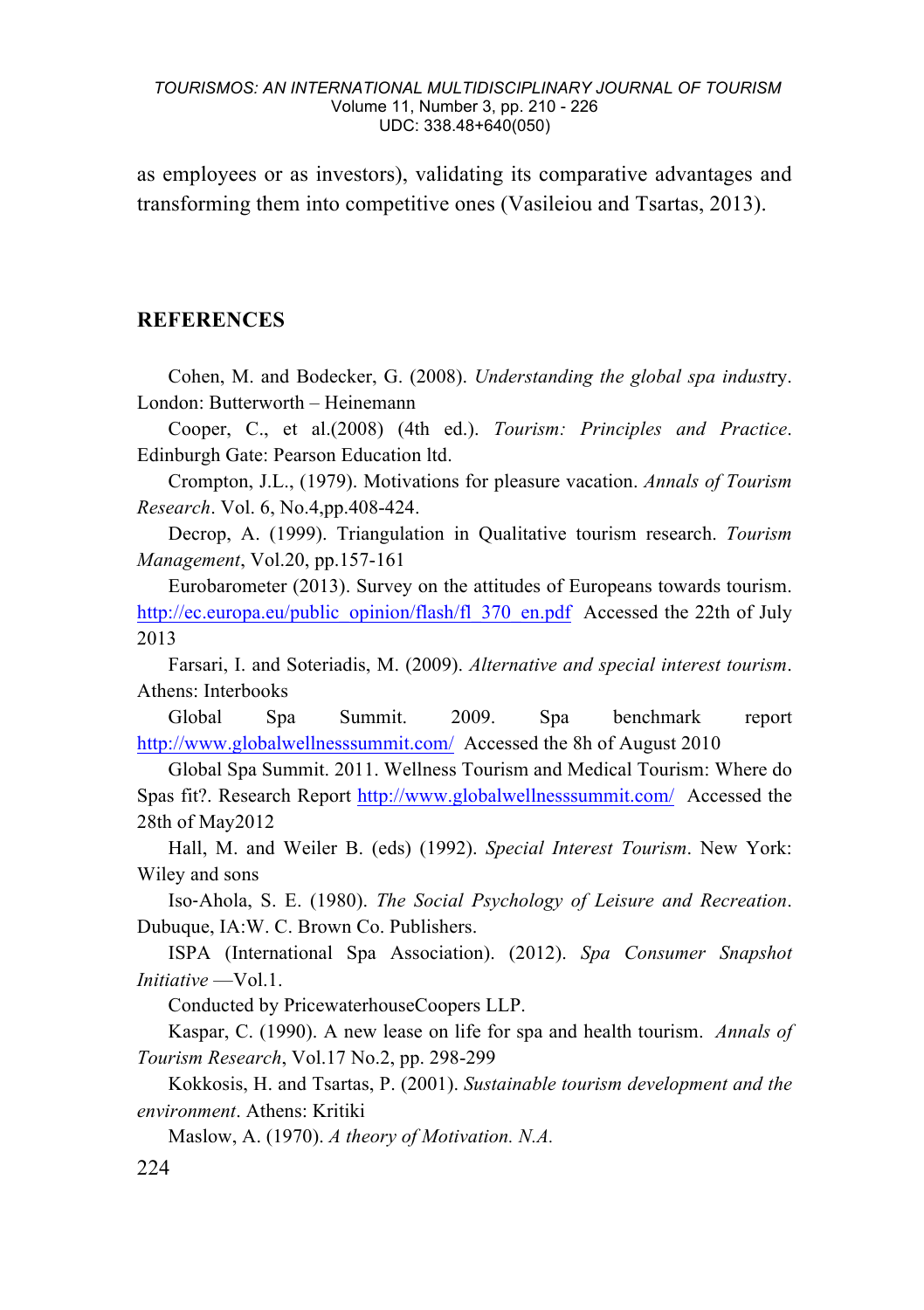Mintel reports. (2007). Spa tourism International- June. http://www.mintel.com/search-page?q=spa+tourism+&sa=+ Accessed the 26th of October 2009

Mooi, E. and Sarstedt, M. (2011). *A concise Guide to Market Research: The process, data, methods using IBM SPSS Statistics*. Heidelberg: Springer

Mueller H. and Kaufmann E.. (2001). Wellness Tourism: Market Analysis of a special health tourism segment and implications for the hotel industry. *Journal of Vacation Marketing* Vol.7, No.1, pp.5-17

Opaschowski, H. (2001). *Turismus im 21 jahrjundert, das gekaufte paradies*. Hamburg: B.A.T. Frezeit- Forschungsinstitut GmbH.

SETE (Greek Tourism Confederation). 2013. Greek Tourism Facts and Figures http://sete.gr/el/statistika-vivliothiki/statistika/ Accessed the 29th of May 2013

Schwandt, T. (1997). *Qualitative Inquiry- A dictionary of terms*. London: Sage publications

Smith, M.and Puczko, L. (2008). *Health and wellness tourism*. London: Butterworth Heinemann

Trauer, B. (2006). Conceptualizing special interest tourism- frameworks for analysis. *Tourism management* Vol.27, pp.183-200

Vasileiou, M. and Tsartas, P. (2013). Special Interest Tourism and Sustainable Tourism development: The case of Wellness Tourism Market in Greece: Can Special Interest Tourism provide ways of rejuvenating and stimulating a traditional tourism destination in crisis in terms of sustainable tourism development? Paper presented at *International Conference: Sustainability Issues and Challenges in Tourism*. Boğaziçi University and New Buckinghamshire University Istanbul, Turkey, 3-5/10/ 2013

Vasileiou, M. and Tsartas, P. (2009). The wellness tourism market in Greece: An interdisciplinary methodology approach. *Tourismos*, Vol.4, No.4, pp.127-144

Veal, A.J. (2006) (3rd ed). *Research Methods for leisure and tourism*. London: Pearson Professional ltd

Weiler, B. and Hall M. (1992). *Special interest tourism*. London: Belhaven Press

WTW- Wellness Tourism Worldwide. (2013). *4WR: Wellness for Whom, Where and What?*

*Wellness Tourism 2020*. Full research report (www.wellnesstourismworldwide.com) Accessed the 28th of May2013

UNWTO- World Tourism Organisation. (1985). *The role of recreation management in the development of active holidays and special interest tourism*